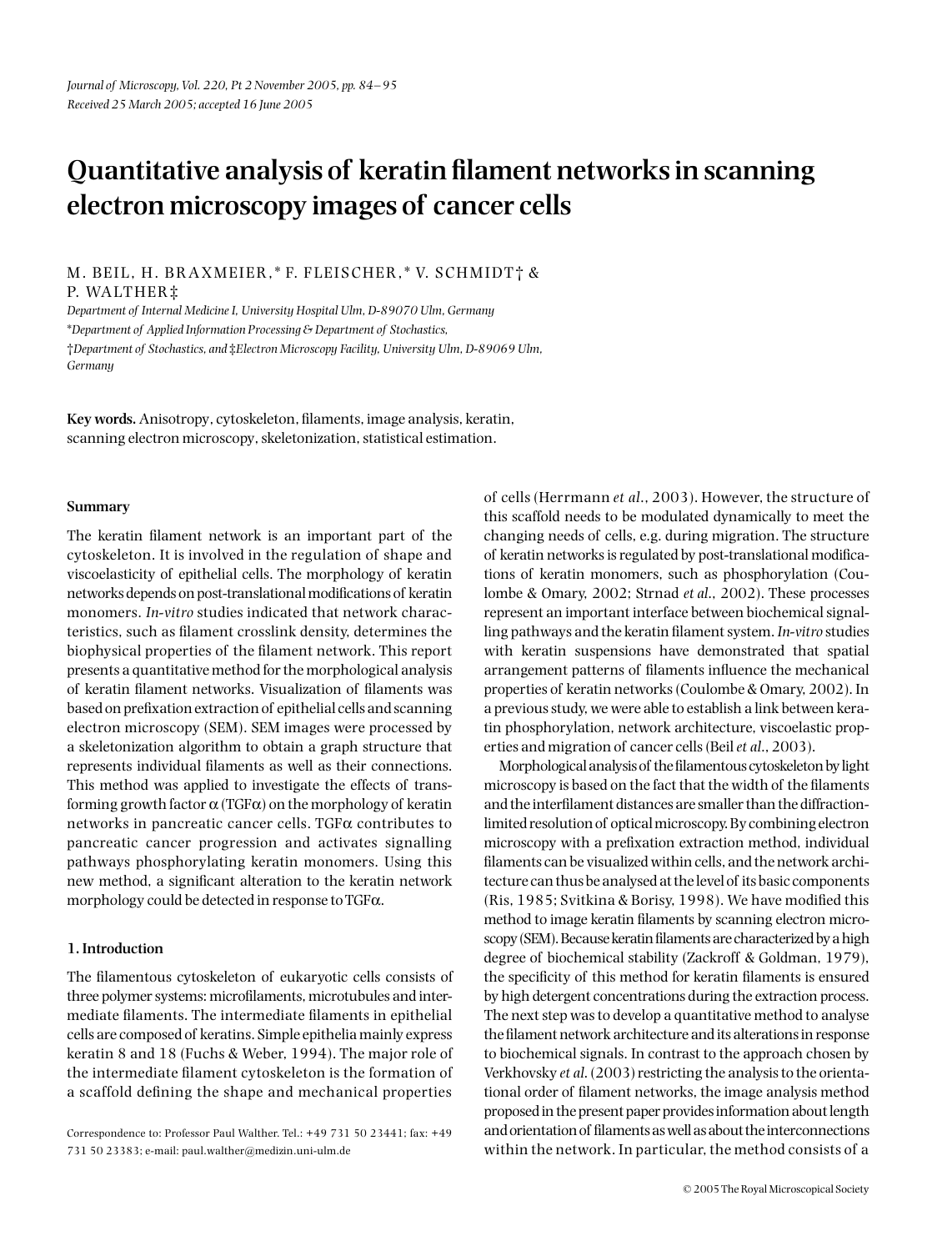skeletonization of binarized images with a subsequent processing of the skeleton to remove artefacts. Finally, the skeleton structure is transformed into a graph to provide a quantitative analysis of the resulting line structure.

The new method was used to study the association between phosphorylation of keratin 8 and the keratin network architecture in pancreatic cancer cells. Keratin 8 is phosphorylated at Ser 431 by extracellular signal-regulated kinases (ERKs) (Omary *et al*., 1998). ERKs can be activated by incubating cells with transforming growth factor  $\alpha$  (TGF $\alpha$ ), which plays a crucial role in pancreatic cancer progression (Seufferlein *et al*., 1999; Wagner *et al*., 2001).

# **2. Materials and methods**

# *2.1. Cell culture*

Panc1 human pancreatic cancer cells (American Type Culture Collection, Manassas, VA, U.S.A.) were grown on glass chamber slides. Cells were washed and subsequently incubated in serumfree medium for 1 h before being treated with 100 ng mL<sup>-1</sup> TGFα (R&D Systems, Minneapolis, MN, U.S.A.) for 30 min.

#### *2.2. Electron microscopy*

The preparation of cells to visualize single keratin filaments by high-resolution SEM by a prefixation extraction method (Ris, 1985) was partially based on the protocol of Svitkina & Borisy (1998). After washing the cells with phosphate-buffered saline (PBS), an extraction solution [1% Triton X-100, 2.2% PEG (molecular weight, 35 kDa), 50 mm imidazole, 50 mm potassium chloride, 0.5 mm magnesium chloride, 0.1 mm EDTA and 1 mm EGTA, pH 6.9] was added for 20 min at 4 °C. Cells were rinsed four times with PBS and fixed with 4.0% formaldehyde (ultrapure EM grade, methanol free, Polysciences, Eppelheim, Germany) in 0.1 m cacodylate buffer (pH 7.3) for 10 min at room temperature. After rinsing with PBS, the slides were gradually dehydrated in propanol (30%, 50%, 70%, 90% and twice in 100% for 5 min at each step) and finally subjected to critical-point drying using carbon dioxide as transitional medium (Critical Point Dryer CPD 030, Bal-Tec,

Principality of Liechtenstein). Care was taken to prevent accidental air drying when changing the fluids. After drying, the cover slips were carefully cut to fit onto the Hitachi S-5200 specimen holders  $(5 \times 8 \text{ mm})$  using a home-made diamond cutter. The cut glass slides were then mounted on the Hitachi holders using double-sided tape and liquid silver paint to improve electrical conductivity. Samples were subsequently rotary coated with 3 nm of platinum–carbon by electron beam evaporation using a Bal-Tec Baf 300 freeze etching device (Bal-Tec) and imaged with a Hitachi S-5200 in-lens SEM (Tokyo, Japan) at an accelerating voltage of 4 kV using the secondary electron signal. It was previously shown by immunoelectron microscopy that this method depletes actin filaments and microtubules and preserves keratin filaments (Beil *et al*., 2003).

To analyse the filamentous structure of the keratin network, sample regions were imaged at a primary magnification of 35000× (pixel size 2.63 nm). These regions were chosen from the subcortical compartment of the cells directly adjacent to the cytoplasmic membrane. This procedure resulted in images containing a thin layer of filaments. In total we analysed 15 Panc1 cells (seven cells after incubation with  $TGF\alpha$  and eight untreated cells). Figure 1 depicts typical Panc1 cells from the TGFα-treated group and untreated controls.

#### *2.3. Image segmentation*

As the skeletonization algorithm we used skeletonization by morphological thinning. The original structure is thinned by the use of a structuring element, e.g. a  $3 \times 3$  matrix, that is rotated. This method is repeated until the structure remains unchanged for a whole cycle of rotated matrices. Homotopy, i.e. connectivity properties between different objects in the structure, is thereby preserved. For definitions of the basic morphological image operators, such as erosion, dilation, opening and closing, as well as algorithms for skeletonization of binary images see Jähne (2001), Serra (1988), Soille (2003) and references therein.

*2.3.1. Classification of skeleton pixels*. By counting the number of neighbouring pixels belonging to the skeleton it is possible to classify the pixels of the skeleton into endpoints (having



**Fig. 1.** SEM images of Panc1 human pancreatic cancer cells after applying a prefixation extraction removing all non-keratin proteins. These overview images were acquired with a magnification of 3500×. (a) Untreated cells; (b) cells incubated with TGF $\alpha$ .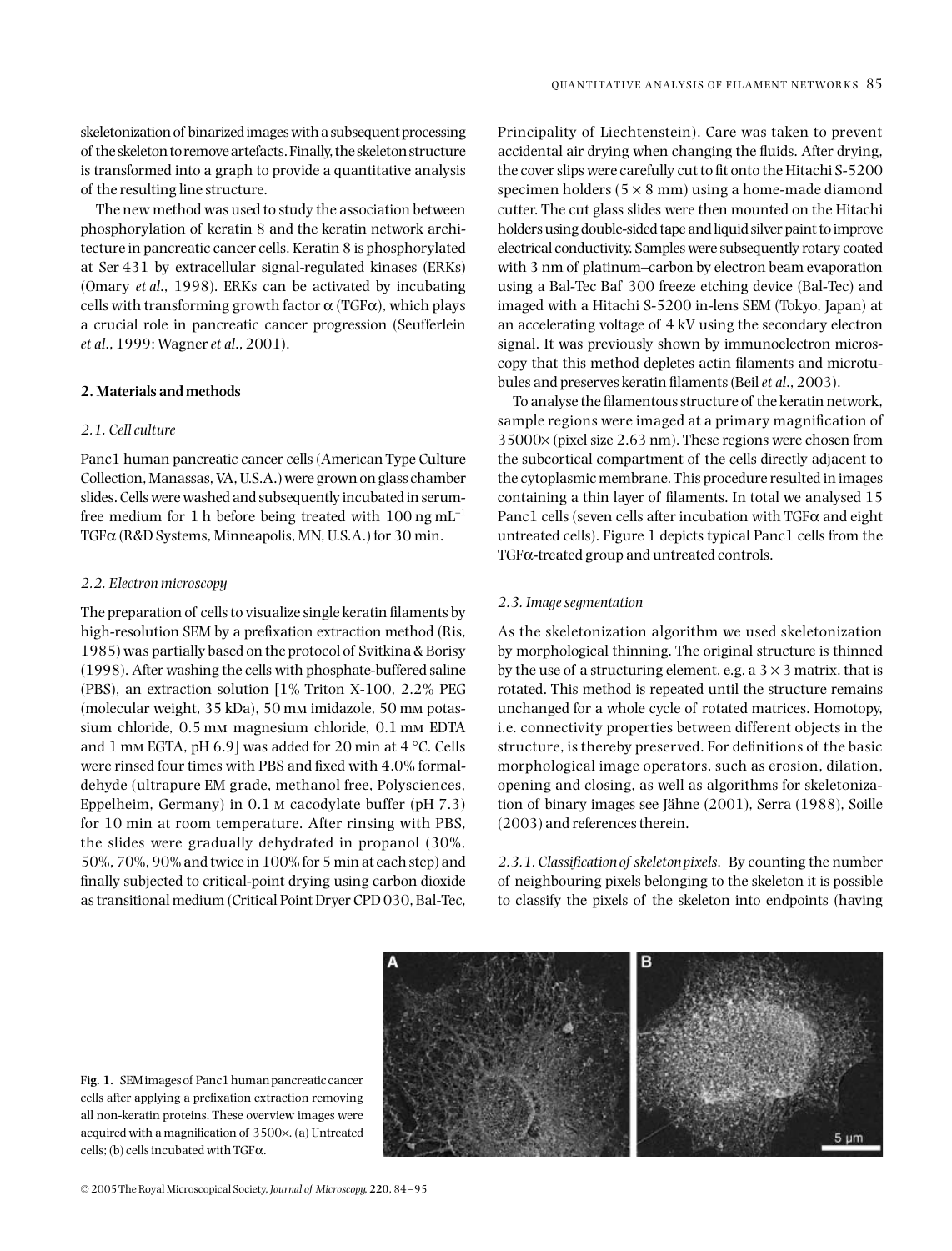

(a) Original skeleton



| <b>L+L+L+L+L-</b> |  |  |  | +L+L- |  |  |
|-------------------|--|--|--|-------|--|--|
|                   |  |  |  |       |  |  |
|                   |  |  |  |       |  |  |
|                   |  |  |  |       |  |  |
|                   |  |  |  |       |  |  |

\_\_\_\_\_\_\_\_\_\_\_\_\_\_\_\_\_\_\_\_

**Fig. 2.** Classification and its modification, where C denotes crosspoints and L denotes linepoints. (a) Original skeleton; (b) classification by number of neighbours; (c) improved classification.

(b) Classification by number of neighbours

(c) Improved classification

only one neighbour), linepoints (having exactly two neighbours) and crosspoints (having more than two neighbours). In the following, using neigbour relationships, the connection between two crosspoints, a crosspoint and an endpoint or two endpoints is termed a connection path if otherwise only linepoints are involved. Note that often a classification using merely the number of neighbouring pixels might not be satisfactory because this would result in very many pixels classified as crosspoints and hence in very short connection paths between them. Therefore, certain criteria should be used in order to improve the results (see Fig. 2). In such an improved classification, homotopy should be preserved and the number of connection paths should be minimized. One criterion to decide between different possible solutions is to regard the difference in angle for the connections between one pixel and its neighbours, where angles close to  $\pi$  are preferred. In contrast to methods which consider only the local neighbourhood of potential branching points (Beil *et al*., 1995), the approach considered in the present paper takes the topological properties of other line points into account.

*2.3.2. Pruning*. After reclassification, endpoints of the skeleton structure were detected. Because the planar filament network in our application is a network with closed branches, a pruning procedure is necessary to remove artefacts created by the preparation or imaging processes. A pruning procedure on the skeletons denotes the removal of all connection paths containing at least one endpoint and all the pixels of these connection paths. After pruning, pixels must be reclassified because crosspoints may have become linepoints.

*2.3.3. Transformation of the skeleton into a graph*. Assuming that connections between crosspoints are linear, the pruned skeleton can be transformed into a graph or, seen from a different viewpoint, into a line segment structure, in which each pair of crosspoints that has a connection path is represented as a line segment between them (see Fig. 3a,b).

*2.3.4. Modification of line segment structure*. To remove artefacts resulting from loops (connection paths where starting point and endpoint are identical) or from two filaments crossing each other and enclosing a small angle (see Fig. 3), the line structure is modified by merging two or more crosspoints into a single one using the centre of gravity of the involved crosspoints as a new crosspoint. This step is performed for crosspoints a distance of less than  $d_{\text{max}}$  apart and in an ascending sequence, meaning that crosspoints a smaller distance apart are merged first.

*2.3.5. Algorithm description*. Figure 4 depicts intermediate results of the algorithms implemented. The greyscale images are transformed into binary images by using a threshold  $t = \bar{f}$ , where  $\bar{f}$  represents the mean greyscale value within the image. On these binary images an opening is performed in order to reduce noise effects on the filament topology of the image objects. The binary images are then skeletonized. The resulting skeletons are pruned and transformed into line segment structures. Finally, these line segment structures are modified by merging nearby crosspoints  $(d_{\text{max}} = 8 \text{ pixels})$ to obtain line segment structures that can be statistically analysed.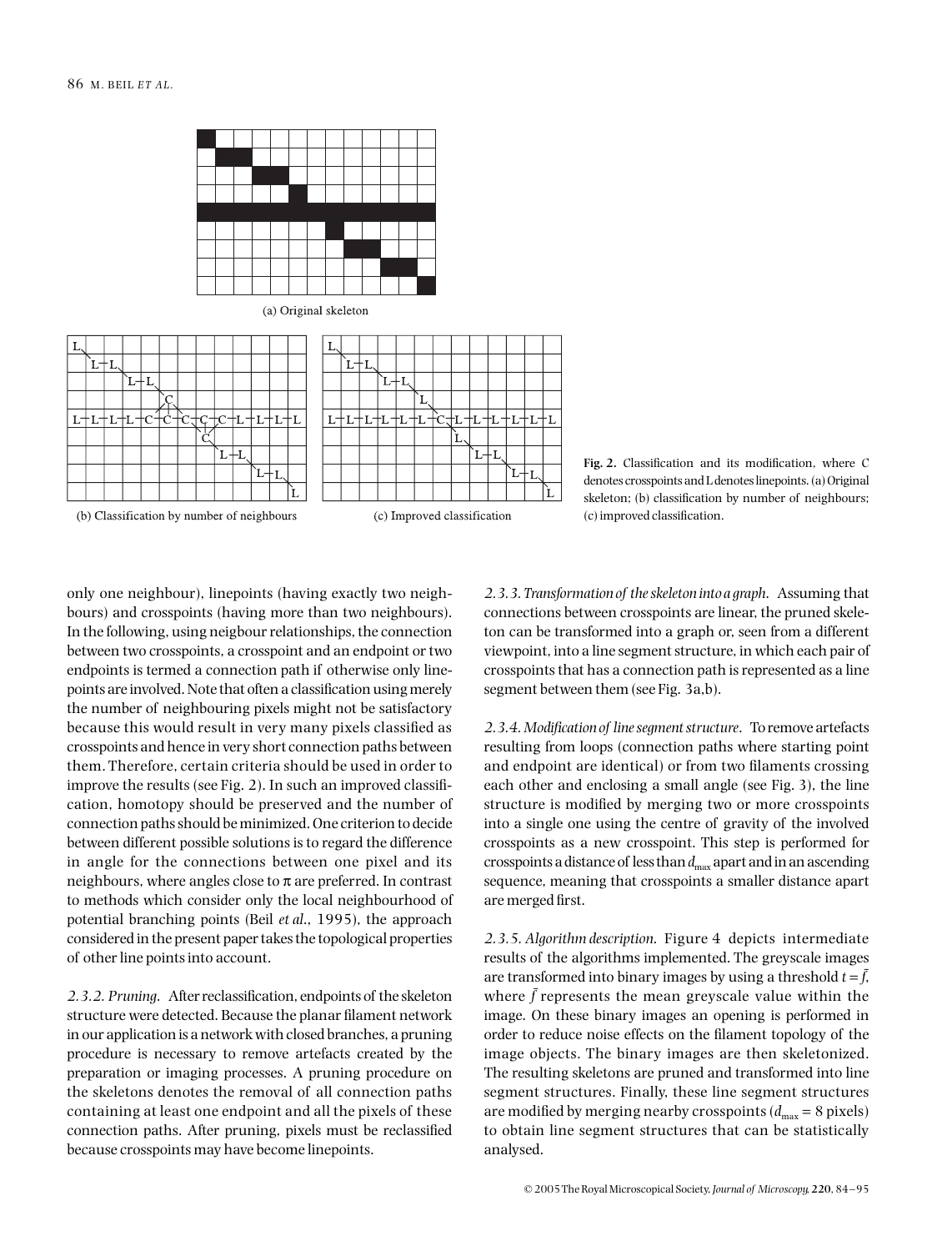

(b) Transformation into graph structure



# other at a small angle; (b) transformation into graph structure; (c) merging of nearby crossings.

**Fig. 3.** Transformation and improvement of the structure. (a) Typical skeleton of two filaments crossing each

#### *2.4. Statistical analysis*

The line segments produced by the algorithm described in Section 2.3 were analysed statistically with respect to characteristics such as the number of line segments, their length and orientation distributions. With regard to orientation distributions, the analysis was performed on circular cutouts with radii of  $300$  pixels ( $\approx 0.79$ ) µm) centred at the midpoints of the images. A circular sampling window was chosen to avoid any bias with respect to orientation distributions. For the analysis of segment lengths, sampling windows were chosen to be quadratic with a side length of 500 pixels ( $\approx 1.32 \,\mu$ m) centred at the midpoints of the images. Orientation distributions were tested for uniformity by using Kuiper's test (Mardia & Jupp, 2000), while statistical comparison of groups was based on the Wilcoxon–Mann–Whitney test.

*2.4.1. Estimation of segment lengths and orientation angle*. Segment lengths were estimated by using the Euclidean distance between the two segment endpoints. Segment lengths were taken into account if the lexicographically smaller endpoint of the segment was located inside the sampling window. The sampling window was chosen to be sufficiently small in order to avoid edge effects caused by an inability to observe whole lengths of relevant segments. Orientations of segments were determined as angles between segments and the *x*-axis, where only segments with their lexicographically smaller endpoint lying in the sampling window were considered.

*2.4.2. Orientation analysis*. The main aim of the orientation analysis was to determine the degree of anisotropy, i.e. the

degree of non-uniformity, of the orientation distributions of the detected line segments for the two different groups. In order to analyse the orientation distributions, two different approaches were considered. As a first approach, the circular standard deviation was computed, whereas in the second approach an index of dispersion was estimated by using resampling techniques. Note that for both approaches we considered the typical point method, meaning that each line segment is weighted with the same weight, independent of its length.

*2.4.3. Circular variance and circular standard deviation*. For a more detailed explanation of the characteristics described here, see, for example Batchelet (1981) and Mardia & Jupp (2000). Let  $\theta_1, \ldots, \theta_n$  denote a sample of line segment angles with respect to the *x*-axis and with corresponding unit vectors  $u_1, \ldots, u_n$ . Then the mean direction  $\bar{\theta}$  of  $\theta_1, \ldots, \theta_n$  is the direction of the resultant  $u_1 + ... + u_n$  of  $u_1, ..., u_n$ . It is also the direction of the centre of mass  $\bar{u}$  of  $u_1, \ldots, u_n$ , where  $\bar{u}$  can be described in Cartesian coordinates as

 $\bar{u} = (\bar{C}, \bar{S})$ 

with

$$
\begin{array}{c}\n1 & n\n\end{array}
$$

(2.1)

$$
\bar{C} = \frac{1}{n} \sum_{j=1}^{n} \cos \theta_j \tag{2.2}
$$

and

$$
\bar{S} = \frac{1}{n} \sum_{j=1}^{n} \sin \theta_j.
$$
 (2.3)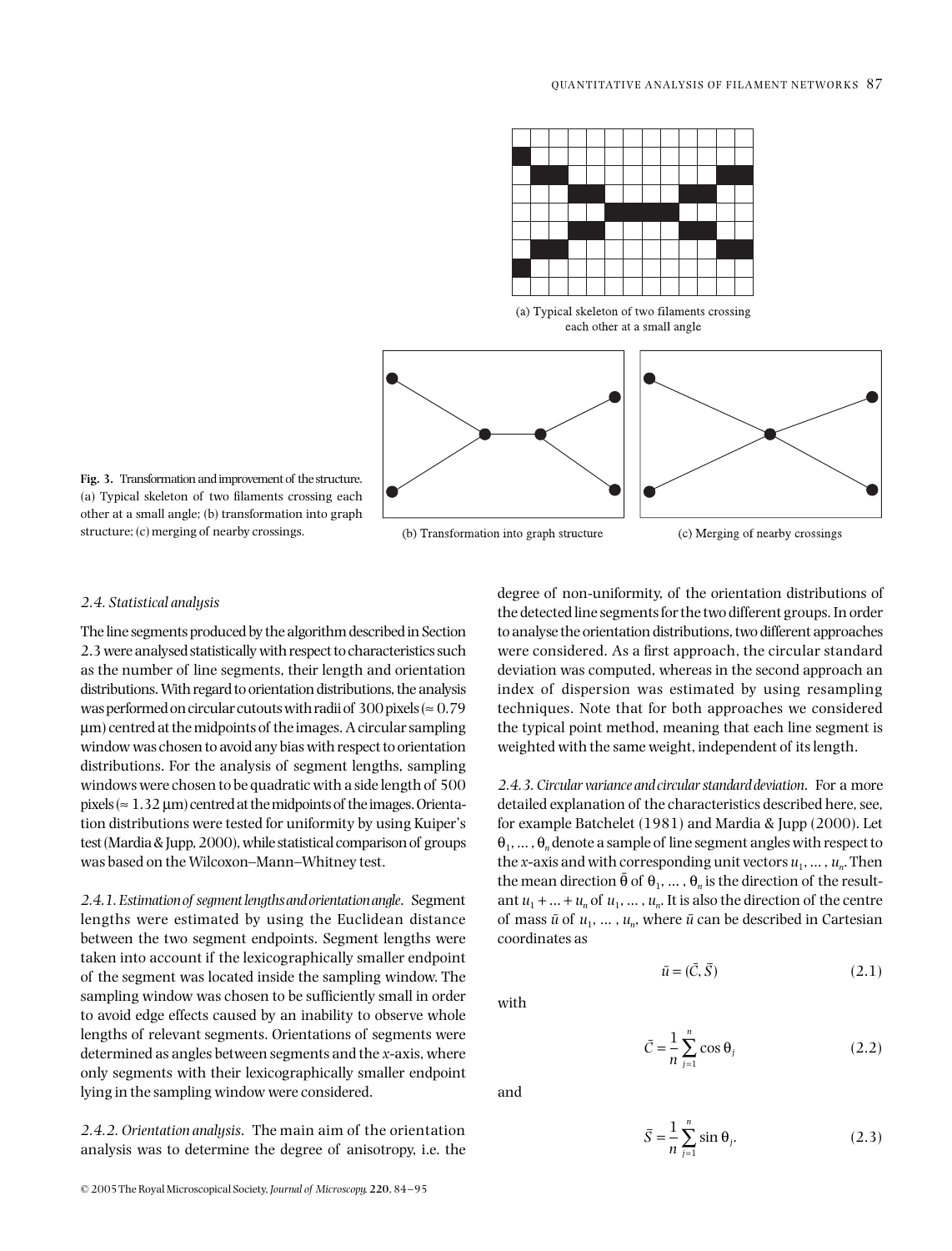

 $(a)$ 



**Fig. 4.** Intermediate steps in the image segmentation. (a) Greyscale sample image; (b) binary image after thresholding; (c) skeleton of binary image; (d) graph structure after pruning; (e) graph structure after merging nearby crossings.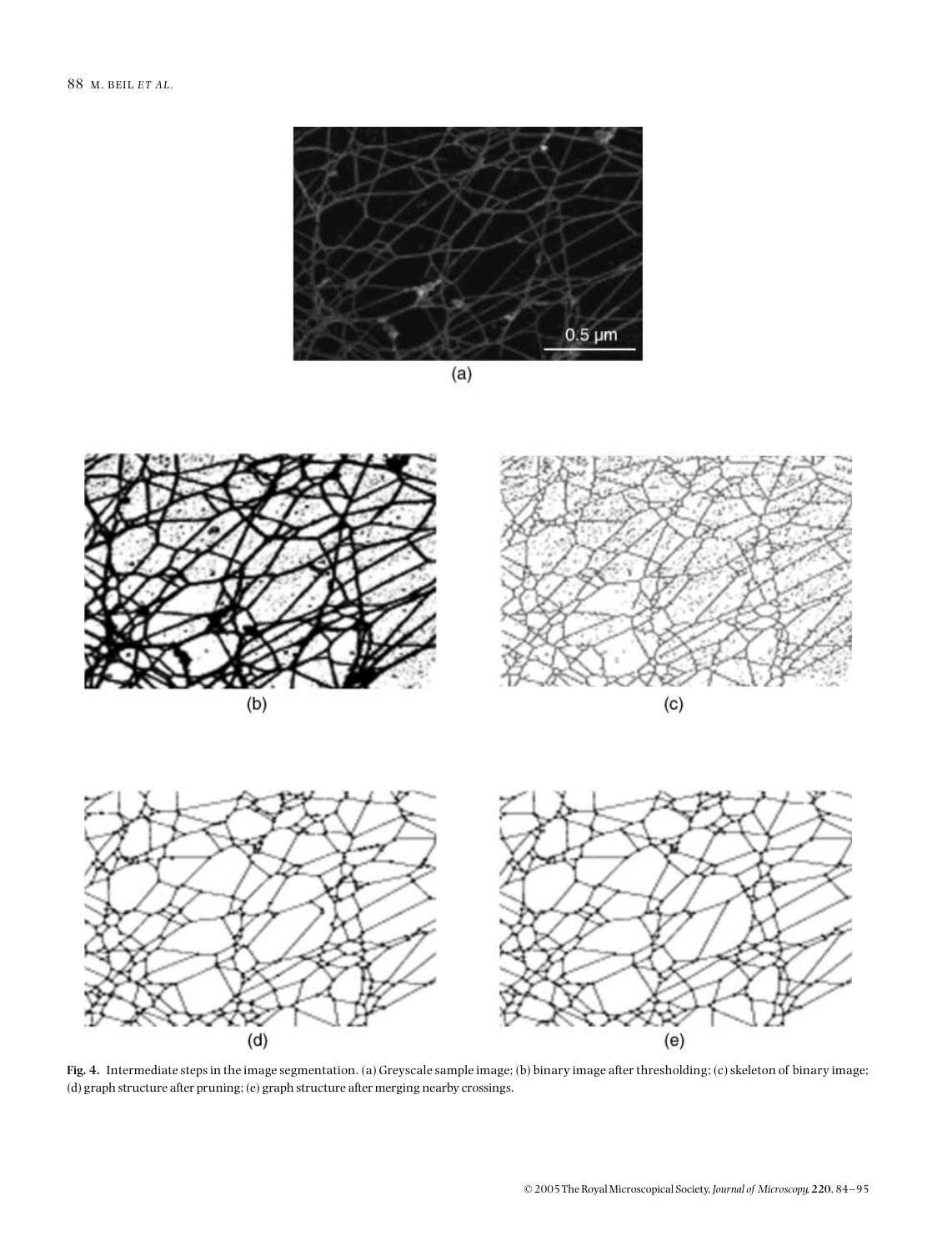Hence,  $\bar{\theta}$  is the solution of the system of equations

$$
\bar{C} = \bar{R} \cos \bar{\theta}, \quad \bar{S} = \bar{R} \sin \bar{\theta} \tag{2.4}
$$

(provided that  $\bar{R} > 0$ ), where the mean resultant length  $\bar{R}$  is given as

$$
\bar{R} = (\bar{C}^2 + \bar{S}^2)^{1/2}.
$$
 (2.5)

The sample circular variance is defined as

$$
V = 1 - \bar{R} \tag{2.6}
$$

and can be used as a measure of dispersion because if the *n*oberved directions are tightly clustered about the mean direction  $\bar{\theta}$ , then the sample circular variance will be nearly zero. On the other hand, if the directions are widely dispersed then *V*will be almost 1.

An analogue for circular data of the standard deviation on the line is given by the sample circular standard deviation, defined by

$$
\sigma = (-2\log(1-V))^{1/2}.
$$
 (2.7)

and which has similar dispersion measure properties as *V*. Therefore, if  $\theta_1 = (\theta_{11}, \dots, \theta_{1n_1}), \dots, \theta_m = (\theta_{m1}, \dots, \theta_{mn_m})$  denote m samples of line segment angles with sizes  $n_1, \ldots, n_m$ , respectively, we compute the sample circular standard deviations  $\sigma_1, \ldots$ , σ*<sup>m</sup>* in order to obtain information regarding the orientation distributions.

*2.4.4. Index of dispersion*. As a confirmation for the results obtained for the sample circular standard deviation, we regarded a further parameter for the degree of anisotropy of the line segments constructed as follows. Let

$$
n_{\min} = \min_{i=1,\dots,m} n_i
$$

denote the minimal size of the *m* samples of angles  $\theta_1 = (\theta_{11}, \dots, \theta_{n1})$  $\theta_{1n_1}, \dots, \theta_m = (\theta_{m1}, \dots, \theta_{mn_m}).$  Now for each sample  $\theta_1$  a subsample of  $n^*$  angle values is drawn without repetition, where  $n^* \leq n_{\min}$ . This procedure is repeated *l* times. For each of these *l*samples of size  $n^*$  the index of dispersion  $D_{i,j}$  is given by

$$
D_{i,j} = \frac{1}{s} \sum_{k=1,...,s} (x_k - n^* p_k)^2, \quad i = 1, ..., m, \quad j = 1, ..., l, \quad (2.8)
$$

where *s*is the number of classes, i.e. the number of directional sectors considered,  $x_k$  is the number of angles of the subsample belonging to the *k*th class, and  $p_k$  is the probability of belonging to the *k*th class under the assumption of isotropy. The mean index of dispersion *Di* is then given by

$$
D_i = \frac{1}{l} \sum_{j=1,...,l} D_{i,j}.
$$
 (2.9)

These mean indices of dispersion can be regarded as anisotropy parameters reflecting the test statistic for the chi-squared goodness-of-fit test where by a randomized drawing procedure it is ensured that samples are of equal size. Note that in contrast to the circular standard deviation, a small value of *Di* indicates that angles are almost uniformly distributed. Hence if *Di* is small it can be assumed that the angles have a completely random distribution, whereas large values of *Di* indicate that there are preferred directions with respect to the orientation of the line segments. For later analysis we used *s* = 16 classes and *l* = 1000 iterations.

*2.4.5. Software*. All software developed and used for image analysis as well as for statistical analysis was included in the GeoStoch library system. GeoStoch is a Java-based openlibrary system developed by the Department of Applied Information Processing and the Department of Stochastics of the University of Ulm, and which can be used for stochastic– geometric modelling and spatial statistical analysis of image data (Mayer, 2003; Mayer *et al*., 2004; [http://www.geostoch.](http://www.geostoch) de).

# **3. Results**

#### *3.1. Visual results*

Figure 5 shows the results of the segmentation algorithm for three different sample images that have an ascending degree of structural complexity. Problems occurred in cases where spaces between filaments were extremely narrow, i.e. filaments were touching each other, or if filament connections could not be further differentiated even by a human observer. These examples also indicated that the assumption of piecewise linearity of connections between crosspoints might be a reasonable choice because most of these connections were quite small and longer connections tended to be approximately linear. Moreover, most but not all branching points represented interconnections of keratin filaments. An inspection of the segmentation results revealed that 9.8% of all branching points (10.3% in the control group, 9.5% in the TGFα-treated group) resulted from cross-over of long filaments located in different planes.

#### *3.2. Number of segments and segment lengths*

Figure 6 shows for both groups (untreated controls, cells treated with  $TGF\alpha$ ) a sample histogram of segment lengths for a specific image, as well as a cumulated histogram for all segment lengths with respect to all images of a group. Although the shape of the length distribution seems to be quite similar, the histograms indicate that mean segment lengths are reduced in the case of the TGFα-treated group compared with the control group. Note that due to the applied algorithm the minimal length of a detected segment equals  $d_{\text{max}} = 21 \text{ nm}$  and that the mean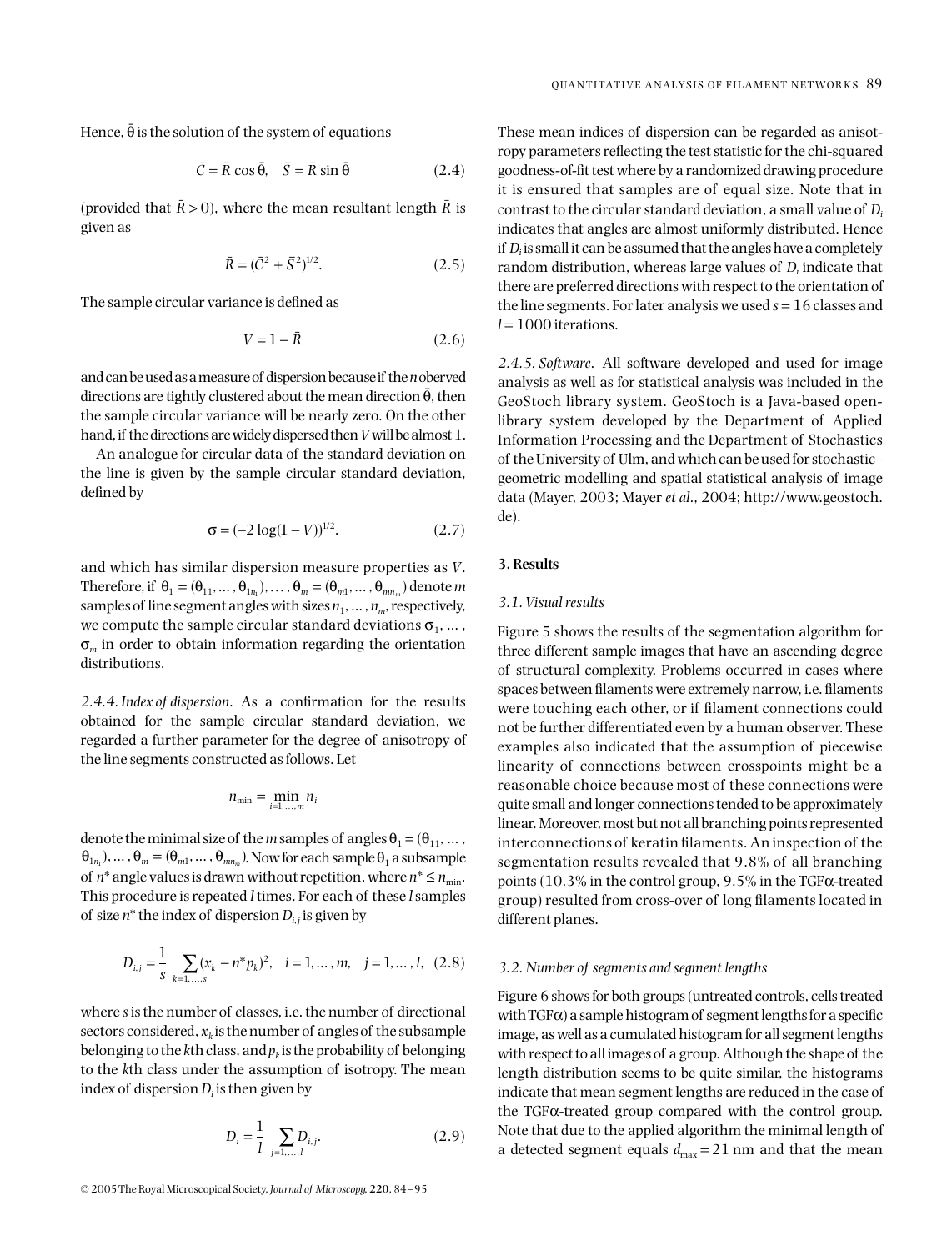

Original image from control group



Graph structure



Original image from TGF $\alpha$  group



Original image from  $TGF\alpha$  group

**Fig. 5.** Results of the segmentation algorithm.

Graph structure



Graph structure

number of detected segments is thereby reduced. In Fig. 7 boxplots for the total number of segments and the mean segment length per sampling region are displayed for both the TGFαincubated group of cells and the control group. Statistical tests

for the two groups on the equality of the mean number of segments and on the equality of mean segment length, respectively, were performed and both were rejected at a test level of  $\gamma$  = 0.05. Note that there is no principle difference in regarding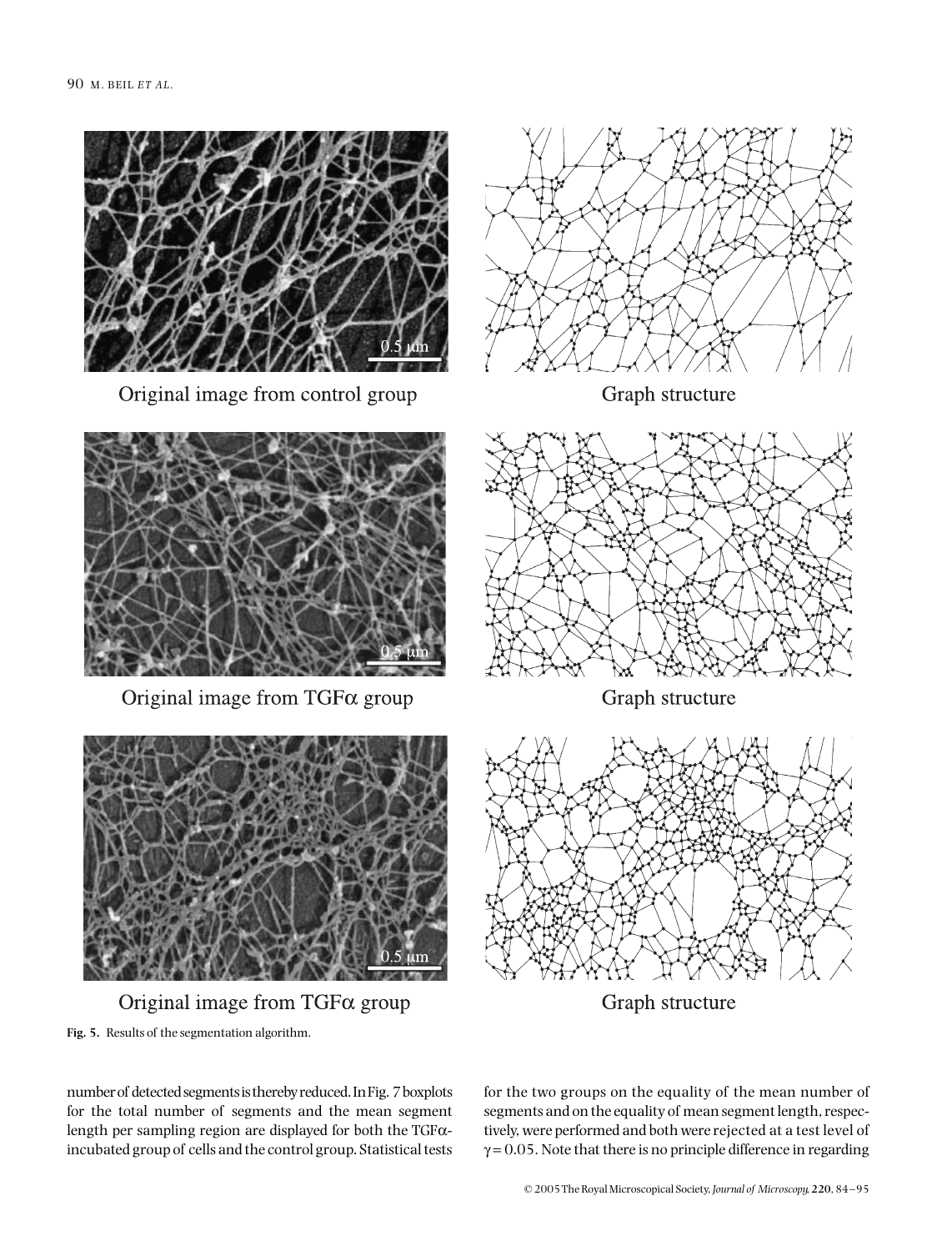

(a) Mean number of segments



**Fig. 7.** Boxplots of the total number of segments and mean segment length (the median is depicted as the line in the middle of the box, the first and third quartiles as the upper and lower border of the box, and the minimum and maximum value as the upper and lower hook).

total mean numbers instead of densities, i.e. mean numbers per unit area, because the sampling windows were of a fixed size. Furthermore, note that the filament number and density are correlated strongly with crosslink density.

# *3.3. Orientation distributions and anisotropy*

The orientation of a line segment can be described by its angle θ to the *x*-axis with  $θ ∈ [-π/2, π/2]$ . Note that we have axial data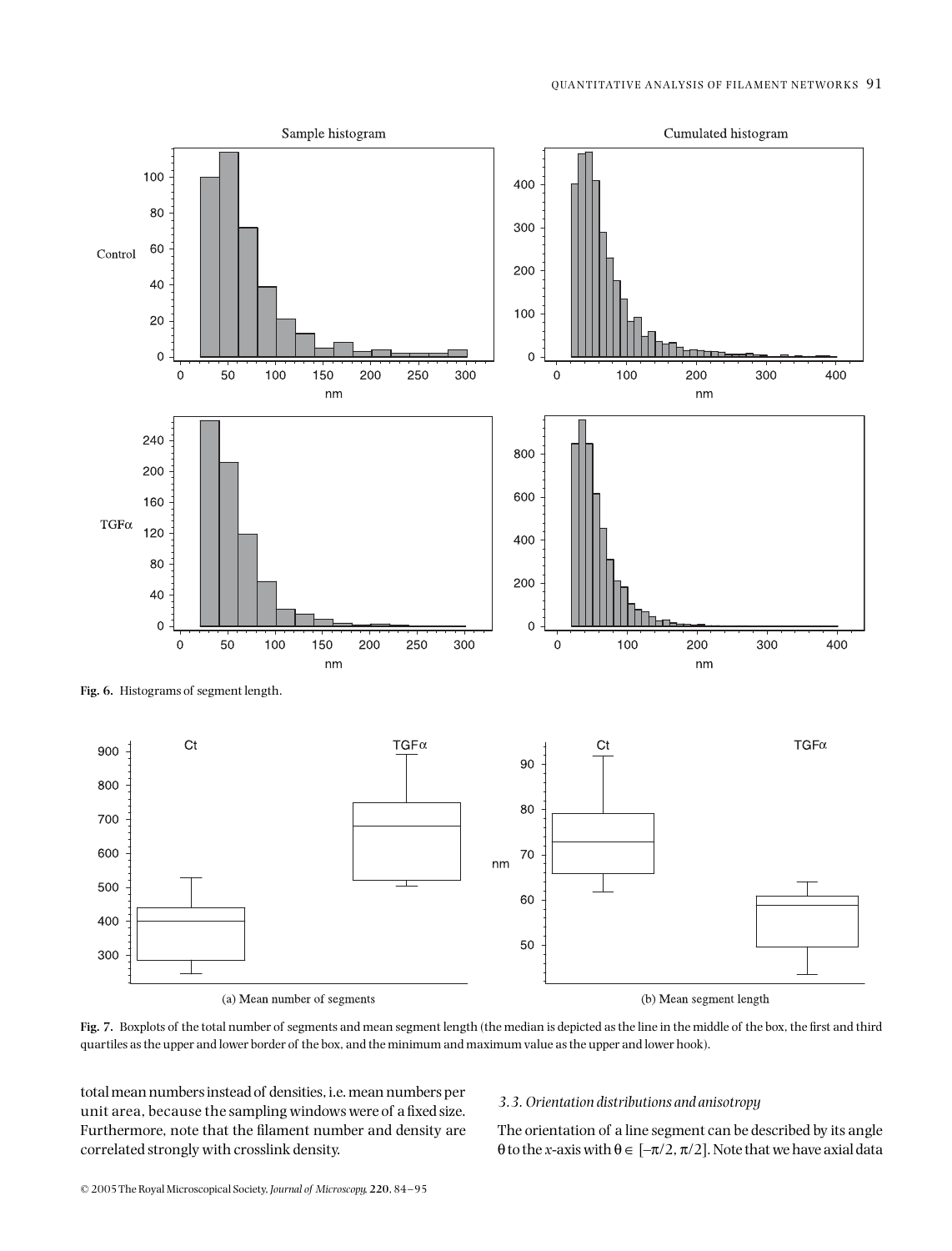

**Fig. 8.** Histograms of segment orientations as depicted by its angle with the *x*-axis.



**Fig. 9.** Boxplots of circular standard deviation and boxplots of indices of dispersion (the median is depicted as the line in the middle of the box, the first and third quartiles as the upper and lower border of the box, and the minimum and maximum value as the upper and lower hook).

given, meaning that a specific line segment has two possible directions. Figure 8 displays sample histograms for the two groups. Although there is a strong variability within each group, the orientation distribution in the case of the TGFαincubated cells tends to be more uniform than in the untreated cells. Statistical tests for uniform orientation distribution show that for the control group 7/8 sample images lead to a rejection of the hypothesis of uniform orientation distribution, whereas for the TGF $\alpha$ -incubated cells only 4/7 sample images caused a rejection ( $\gamma$  = 0.05). In Fig. 9(a,b) boxplots of the circular standard deviation described in Eq. (2.7) as well as boxplots of the index of dispersion described in Eq. (2.9) as anisotropy parameters are displayed for the two groups. Statistical tests for equality of expected circular standard deviations and for equality of expected indices of dispersion lead in both cases to rejection ( $\gamma$  = 0.05), meaning that the expected circular standard deviation is greater for the TGFα-treated group than for the control group. This result is confirmed by the fact that the opposite is true for the expected indices of dispersion. Hence, filaments of the control group seem to be more uniformly orientated than those of the TGFα-treated group.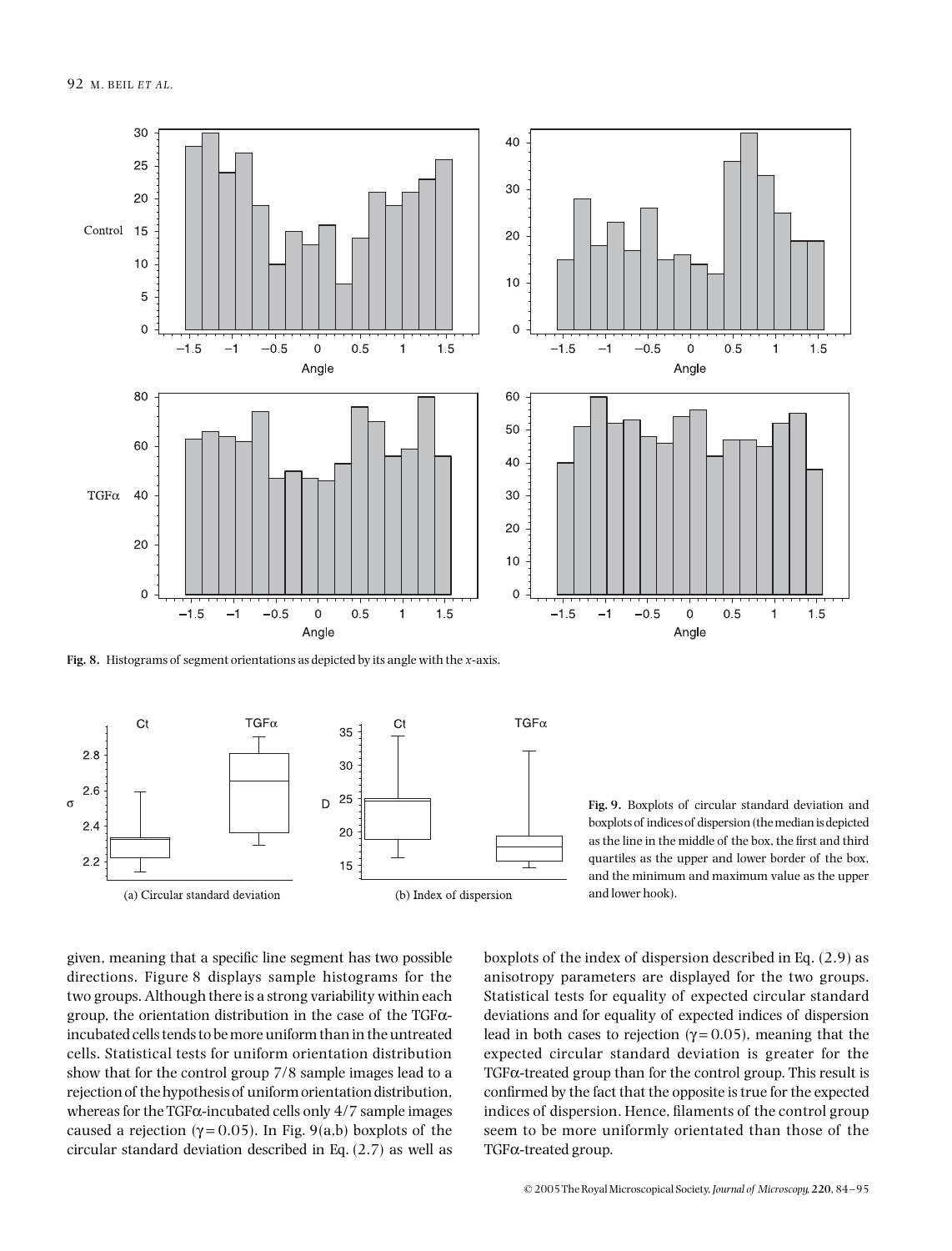# **4. Discussion**

The cytoskeleton is involved in essentially all structural and dynamic aspects of living cells (Ramaekers & Bosman, 2004). Morphological features of the intermediate filament cytoskeleton were shown to determine the biomechanical properties of filament networks, which control cell shape and motility as well as tissue stability (Goldman *et al*., 1996; Bruel *et al*., 2001; Ma *et al*., 2001; Coulombe & Omary, 2002). We have shown in a previous report that extensive remodelling of the keratin network in response to sphingosylphosphorylcholine changes the viscoelastic modulus, i.e. the force required to stretch a cell a set distance, of human pancreatic cancer cells, overriding even the impact of microfilament reorganization and possibly resulting in an enhanced metastatic activity of pancreatic cancer cells (Beil *et al*., 2003). TGFα was shown to be also involved in pancreatic cancer progression (Wagner *et al*., 2001). In the present study, we therefore investigated the role of  $TGF\alpha$  in the structure of the keratin filament network by using a keratinspecific prefixation extraction method and SEM.

We observed distinct changes of the keratin network architecture in Panc1 cells in response to TGFα. The focus of our investigation was then to quantify the structural alterations of the keratin network at the cell periphery. This region appears to be an important centre of spatially defined keratin organization given that *de novo* filament formation was observed in this compartment (Windoffer *et al*., 2004). Thus, stimulated changes of the network architecture might become visible first in this cytoplasmic region. Furthermore, the subcortical compartment represents an interface connecting the cytoskeleton and intracellular signalling pathways with transmembrane receptors mediating contact to other cells and the extracellular matrix. Thus, this region plays an important role in cell–cell interactions and cell migration (Wehrle-Haller & Imhof, 2003). A better understanding of the modulation of these aspects of cancer cell biology by TGFα could thus reveal new therapeutic targets to prevent progression of the disease. Because the structural changes after a short incubation with TGF $\alpha$  were expected to be subtle, the morphological investigation required a sensitive method for the analysis of keratin filaments and the characteristics of their spatial distribution.

The biochemical stability of keratin filaments permitted the application of high detergent concentrations during the extraction phase washing out almost all non-keratin molecules from the cytoplasm. We cannot exclude that this approach also removed some of the keratin filaments with a decreased stability during filament turnover. However, experiments with lower detergent concentrations resulted in a very similar filament density but with a large number of protein precipitates composed of other abundant cellular proteins such as actin. After applying critical-point drying and platinum coating, SEM produced highcontrast images of the keratin cytoskeleton. The availability of whole cells provided the opportunity to select specifically subcortical regions for further analysis.

The image analysis method implemented in this study was based on a skeletonization of binarized images with a subsequent pruning of the line structure and reconstruction of branching points. Owing to the sufficiently high contrast of SEM images, the segmentation algorithm yielded a good quality match between the resulting line structure and the filament network in the original greyscale images. In images with a lower signalto-noise ratio, methods of greyscale skeletonization might be useful (Meyer, 1989; Vincent & Soille, 1991). The morphological analysis of the line structure, i.e. filament network, involved filament number, length distribution and spatial orientation of filaments. During slide processing, partial collapse of the keratin network can occur, inducing displacement of the filaments. In this setting, statistical features of filament density and network connectivity are considered to be more stable than features describing the localization of individual filaments. In experiments in which parallel filaments tend to aggregate, the segmentation method applied for filament detection is prone to underestimate the density of filaments. This could introduce a bias into the statistical analysis depending on network morphology. Misclassification of filament crossovers as branching points represented another potential problem. However, in our experimental setting, misclassifcation rates were similar between controls and stimulated cells and, thus, did not invalidate the comparison between these two groups.

Using statistical features of network morphology we found a significant difference in the subcortical keratin network architecture between Panc1 exposed to  $TGF\alpha$  and controls. Such a remodelling of the peripheral keratin network could contribute to an enhanced cell migration induced by TGF $\alpha$ , as was recently described for ovarian cancer (Sewell *et al*., 2005). Note that, in addition to the morphological analysis performed in the present paper, an investigation of the detected branching points with respect to their spatial distribution might be of interest. In this context, methods similar to those used in Beil *et al*. (2005) can be applied. Point process characteristics, such as the pair correlation function or the L-function, both with respect to the point pattern generated by the branching points, might be analysed. Such an approach may provide information about attraction or repulsion effects between pairs of branching points within specific distance regions. For an introduction into this type of analysis, see, for example, Stoyan *et al*. (1995).

Several studies have already investigated the intermediate filament cytoskeleton using light microscopy and quantitative image analysis. In a previous report, density and orientation of detectable filaments were found to change during development of the fetal rat liver (Vassy *et al*., 1996). The perinuclear organization of keratins in cancer cells appears to be regulated by gravity (Vassy *et al*., 2001). In a study by Helmke *et al*. (2003), a map of the distribution of intracellular strain was computed from the displacement of intermediate filaments in endothelial cells exposed to shear stress. However, the analysis of light microscopy images is confined to thick bundles of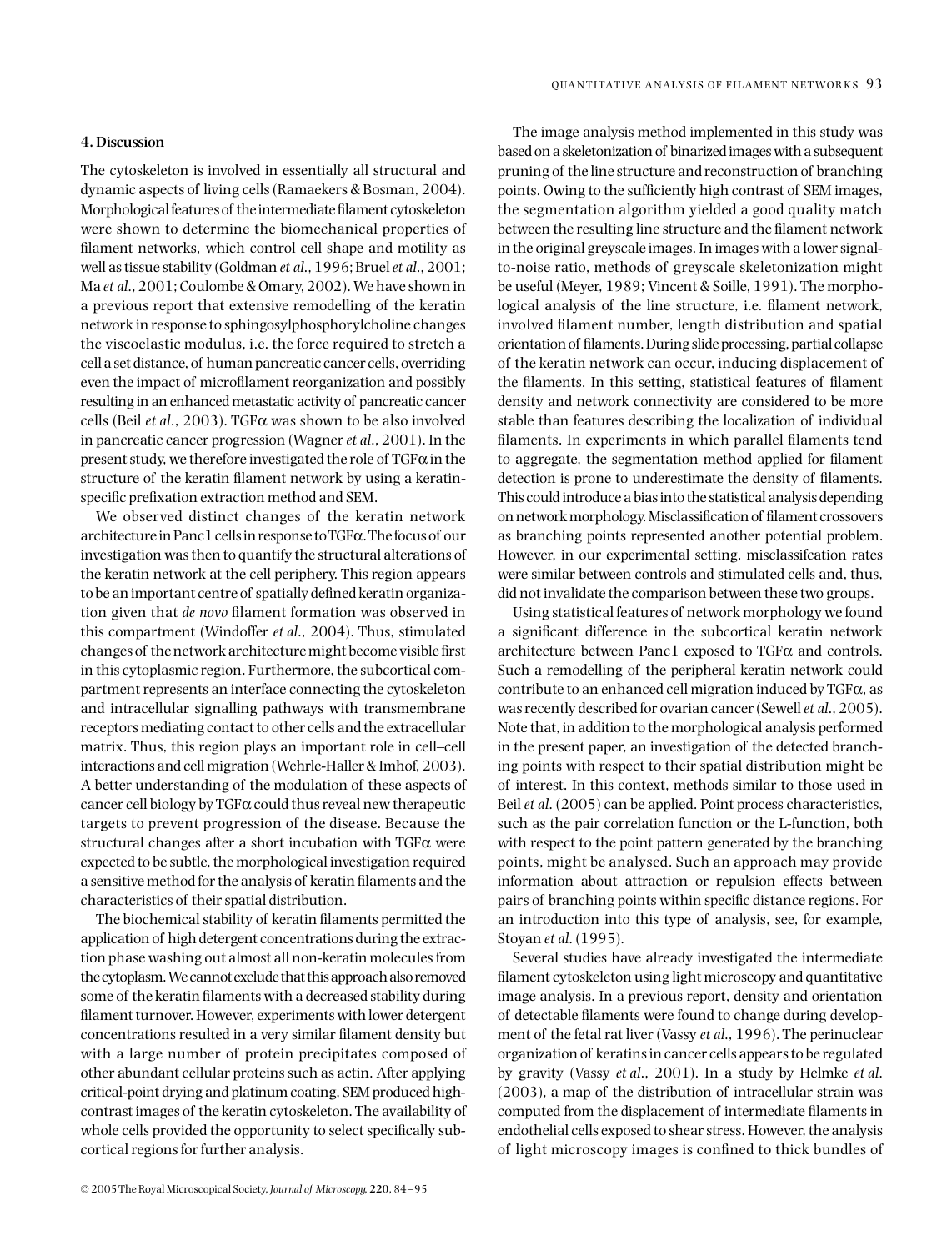filaments and, thus, excludes potentially relevant components of the cytoskeleton. This restriction also affects the comparison of real image data with the results from experiments simulating the synthesis of filament networks (Portet *et al*., 2003). Investigations into model systems of interconnected filaments have identified the crosslink density as an important parameter determining the biophysical properties of networks (Head *et al*., 2003). In contrast to light microscopy studies, our method provides the opportunity to image individual filaments as well as their crosslinks. By using this approach, data obtained from real cells can be compared with the results from simulation experiments to evaluate the role of structural features in the biophysical characteristics of cytoskeletal networks. However, SEM-based imaging studies are restricted to experiments in which structural changes do not need to be monitored in time for individual cells. Furthermore, the analysis of network morphology can be combined with biochemical data on post-translational modifications of keratin monomers to gain insights into the regulation of the keratin cytoskeleton by biochemical signalling pathways.

In conclusion, we have developed an image analysis method to investigate the morphology of the keratin cytoskeleton in cultured cells. The visualization of individual filaments was based on a prefixation extraction and SEM. Using this new method, distinct changes of the keratin network in pancreatic cancer cells could be detected in response to TGFα.

# **Acknowledgements**

We thank Elke Wolff-Hieber and Eberhard Schmid for expert technical assistance. H.B. is supported by a grant of the Graduiertenkolleg 460 at the University of Ulm. This project was partly supported by the Deutsche Forschungsgemeinschaft (SFB 518).

# **References**

- Batchelet, E. (1981) *Circular Statistics in Biology*. Academic Press, London. Beil, M., Fleischer, F., Paschke, S. & Schmidt, V. (2005) Statistical analysis
- of 3D centromeric heterochromatin structure in interphase nuclei. *J. Microsc*. **217**, 60–68.
- Beil, M., Irinopoulou, T., Vassy, J. & Wolf, G. (1995) A dual approach to structural texture analysis in microscopic cell images. *Comput. Meth. Programs Biomed*. **48**, 211–219.
- Beil, M., Micoulet, A., von Wichert, G., Paschke, S., Walther, P., Omary, M.B., Van Veldhoven, P.P., Gern, U., Wolff-Hieber, E., Eggermann, J., Waltenberger, J., Adler, G., Spatz, J. & Seufferlein, T. (2003) Sphingosylphosphorylcholine regulates keratin network architecture and viscoelastic properties of human cancer cells. *Nat. Cell Biol*. **5**, 803–811.
- Bruel, A., Paschke, S., Jainta, S., Zhang, Y., Vassy, J., Rigaut, J.P. & Beil, M. (2001) Remodeling of vimentin cytoskeleton correlates with enhanced motility of promyelocytic leukemia cells during differentiation induced by retinoic acid. *Anticancer Res*. **21**, 3973–3980.
- Coulombe, P.A. & Omary, M.B. (2002) 'Hard' and 'soft' principles defining the structure, function and regulation of keratin intermediate filaments. *Curr. Opin. Cell Biol*. **14**, 110–122.
- Fuchs, E. & Weber, K. (1994) Intermediate filaments: structure, dynamics, function and disease. *Annu. Rev. Biochem*. **63**, 345–382.
- Goldman, R.D., Khuon, S., Chou, Y.H., Opal, P. & Steinert, P.M. (1996) The function of intermediate filaments in cell shape and cytoskeletal integrity. *J. Cell. Biol*. **134**, 971–983.
- Head, D.A., Levine, A.J. & MacKintosh, F.C. (2003) Deformation of crosslinked semiflexible polymer networks. *Phys. Rev. Lett*. **91**, 108102, 1–4.
- Helmke, B.P., Rosen, A.B. & Davies, P.F. (2003) Mapping mechanical strain of an endogenous cytoskeletal network in living endothelial cells. *Biophys. J*. **84**, 2691–2699.
- Herrmann, H., Hesse, M., Reichenzeller, M., Aebi, U. & Magin, T.M. (2003) Functional complexity of intermediate filament cytoskeletons: from structure to assembly to gene ablation. *Int. Rev. Cytol*. **223**, 83– 175.
- Jähne, B. (2001) *Digital Image Processing*. Springer, Berlin.
- Ma, L., Yamada, S., Wirtz, D. & Coulombe, P.A. (2001) A 'hot-spot' mutation alters the mechanical properties of keratin filament networks. *Nat. Cell Biol*. **3**, 503–506.
- Mardia, K.V. & Jupp, P.E. (2000) *Directional Statistics*. J. Wiley & Sons, Chichester.
- Mayer, J. (2003) *On quality improvement of scientific software: theory, methods, and application in the GeoStoch Development.* Doctoral dissertation, University of Ulm.
- Mayer, J., Schmidt, V. & Schweiggert, F. (2004) A unified simulation framework for spatial stochastic models. *Simulation Modell. Prac. Theory*, **12**, 307–326.
- Meyer, F. (1989) Skeletons and perceptual graphs. *Signal Processing*, **16**, 335–363.
- Omary, M.B., Ku, N.-O., Liao, J. & Price, D. (1998) Keratin modifications and solubility properties in epithelial cells and in vitro. *Subcell. Biochem*. **31**, 105–140.
- Portet, S., Arino, O., Vassy, J. & Schoevaert, D. (2003) Organization of the cytokeratin network in an epithelial cell. *J. Theor. Biol*. **223**, 313–333.
- Ramaekers, F.C. & Bosman, F.T. (2004) The cytoskeleton and disease. *J. Pathol*. **204**, 351–354.
- Ris, H. (1985) The cytoplasmic filament system in critical point dried whole mounts and plastic-embedded sections. *J. Cell Biol*. **100**, 1474– 1487.
- Serra, J. (1988) *Image Analysis and Mathematical Morphology*. Academic Press, London.
- Seufferlein, T., Van Lint, J., Liptay, S., Adler, G. & Schmid, R.M. (1999) Transforming growth factor alpha activates Ha-Ras in human pancreatic cancer cells with Ki-ras mutations. *Gastroenterology*, **116**, 1441– 1452.
- Sewell, J.M., Smyth, J.F. & Langdon, S.P. (2005) Role of TGFα stimulation of the ERK, PI3 kinase and PLCgamma pathways in ovarian cancer growth and migration. *Exp. Cell Res*. **304**, 305–316.
- Soille, P. (2003) *Morphological Image Analysis*. Springer, Berlin.
- Stoyan, D., Kendall, W.S. & Mecke, J. (1995) *Stochastic Geometry and its Applications*. J. Wiley & Sons, Chichester.
- Strnad, P., Windoffer, R. & Leube, R.E. (2002) Induction of rapid and reversible cytokeratin filament network remodeling by inhibition of tyrosine phosphatases. *J. Cell Sci*. **115**, 4133–4148.
- Svitkina, T.M. & Borisy, G.G. (1998) Correlative light and electron microscopy of the cytoskeleton of cultured cells. *Meth. Enzymol*. **298**, 570– 592.
- Vassy, J., Beil, M., Irinopoulou, T. & Rigaut, J.P. (1996) Quantitative image analysis of cytokeratin filament distribution during fetal rat liver development. *Hepatology*, **23**, 630–638.